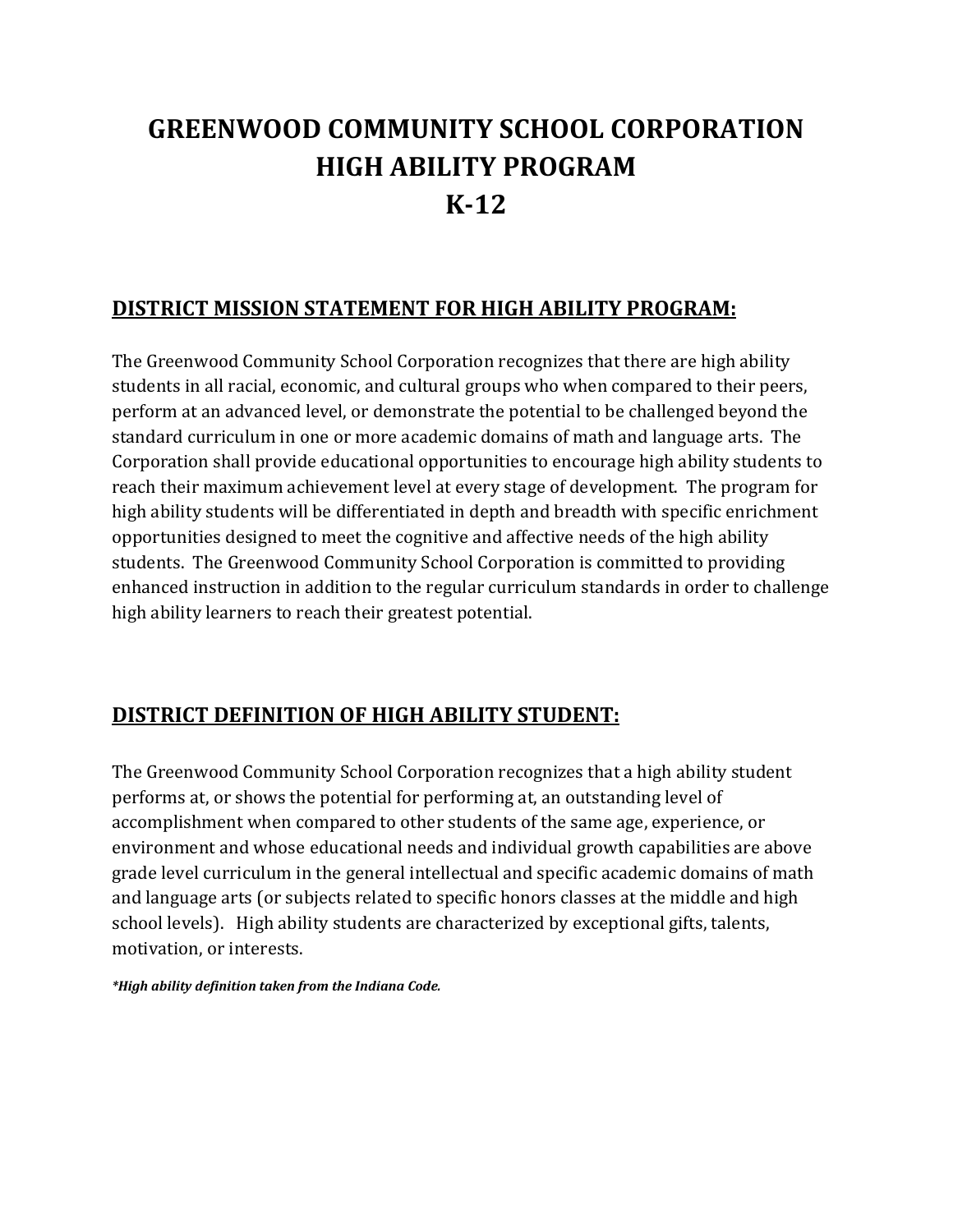#### **HIGH ABILITY PROGRAM GOALS:**

- **Goal #1:** The Corporation will ensure that all students regardless of race, cultural background, and economic status have the opportunity to be identified for high ability services in every grade level.
- **Goal #2:** The Corporation will ensure that the curriculum for grades K-12 is aligned both, horizontally and vertically to ensure maximum growth opportunities for high ability students at every level of achievement.
- **Goal #3:** The Corporation will provide services to meet the social and emotional needs of high ability students.
- **Goal #4:** The Corporation will continually challenge high ability students to strive toward their utmost degree of achievement and ensure that educational growth and success is being met at each level.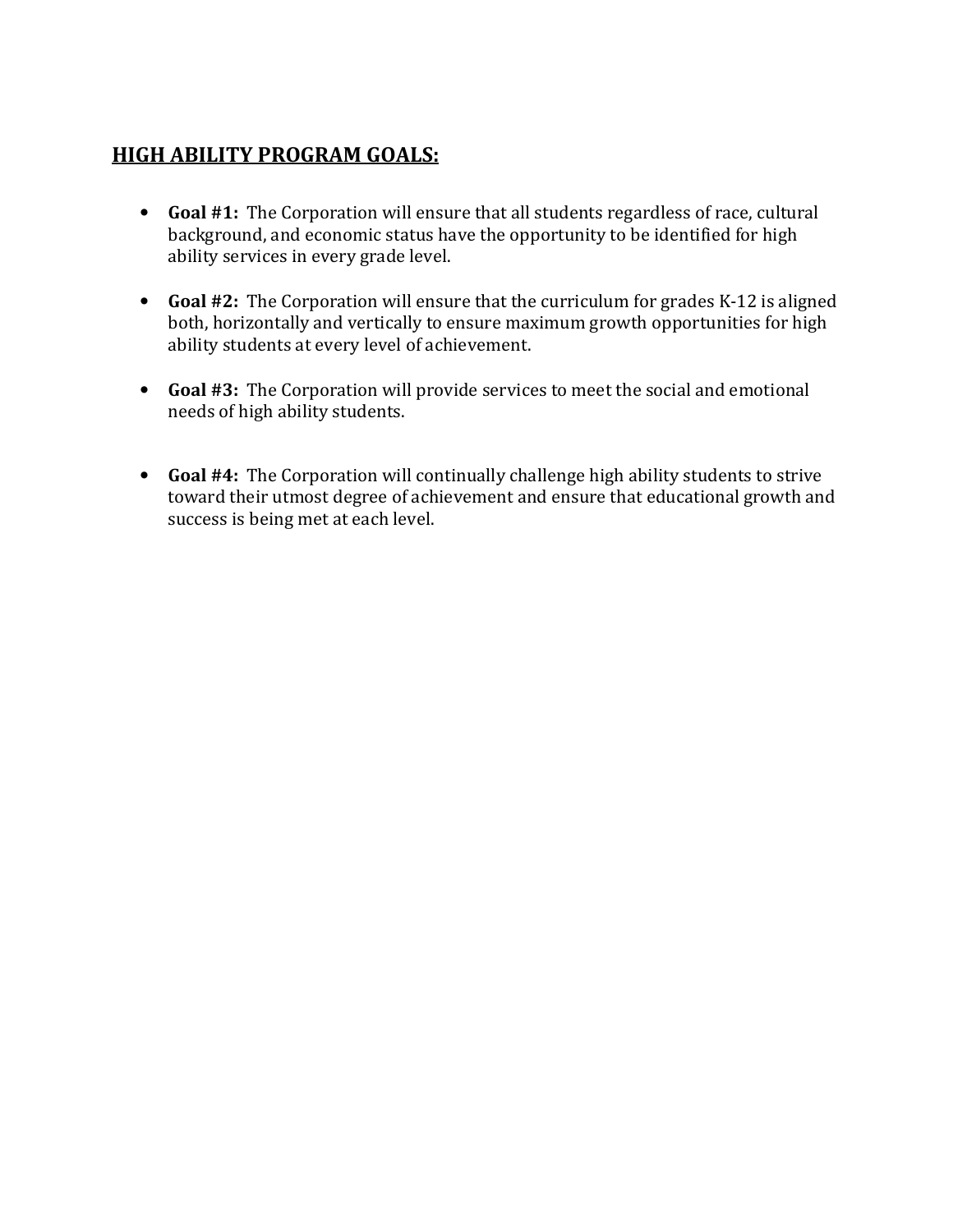#### **DESCRIPTION OF PROGRAM SERVICES:**

**Elementary:** The REACH (high ability) program is an integral part of the district's plan to educate all students. It is the goal of the Greenwood Community School Corporation to provide an exemplary high ability program designed to supply students with quality experiences consistent with their learning characteristics and ability levels through differentiated instruction that includes opportunities for cluster grouping, flexible grouping, compacting, acceleration, enrichment, problem solving, and creative thinking. In kindergarten, students are initially screened for possible high ability identification through the Cognitive Abilities Screening Form (CogAT), and then, candidates are further tested through the Cognitive Abilities Test (full battery), and if additional data is needed, achievement measures and quantitative checklists are used for determining potential high ability placements. Students are then reassessed at the end of second grade (or at other points throughout their elementary careers if requested by a teacher or parent) through aptitude and achievement testing as well as by qualitative indicators. Students identified as high ability are placed in cluster classrooms with a teacher designated to work with high ability learners. The teacher will be responsible for differentiating instruction when appropriate to meet the cognitive and affective needs of high ability learners. Students in grades 1-5 will be provided opportunities to enrich the curriculum and delve deeper into grade level subject matters. Enrichment opportunities (which may include accelerated curriculum in some instances) will be planned based on each student's identification status and successful academic growth levels while progressing throughout the program services. Fourth and fifth grade high ability students will participate in the intermediate model of instruction for language arts and math (based upon identification status) meaning that they will be placed in a high ability class specified for those particular subjects.

Early entrance to kindergarten may be considered if parents complete an application to appeal the current statewide entrance dates. Please contact the administration office to determine specific cutoff dates and to learn when applications are due for the upcoming school year. Once the application has been received, the child will then participate in a screening program that consists of aptitude testing and qualitative indicators. After the data has been obtained, a committee that consists of an Elementary Administrator, the Director of Student Services, and the Title I Literacy Coach will meet to review data and make the final determination as to the status of the application.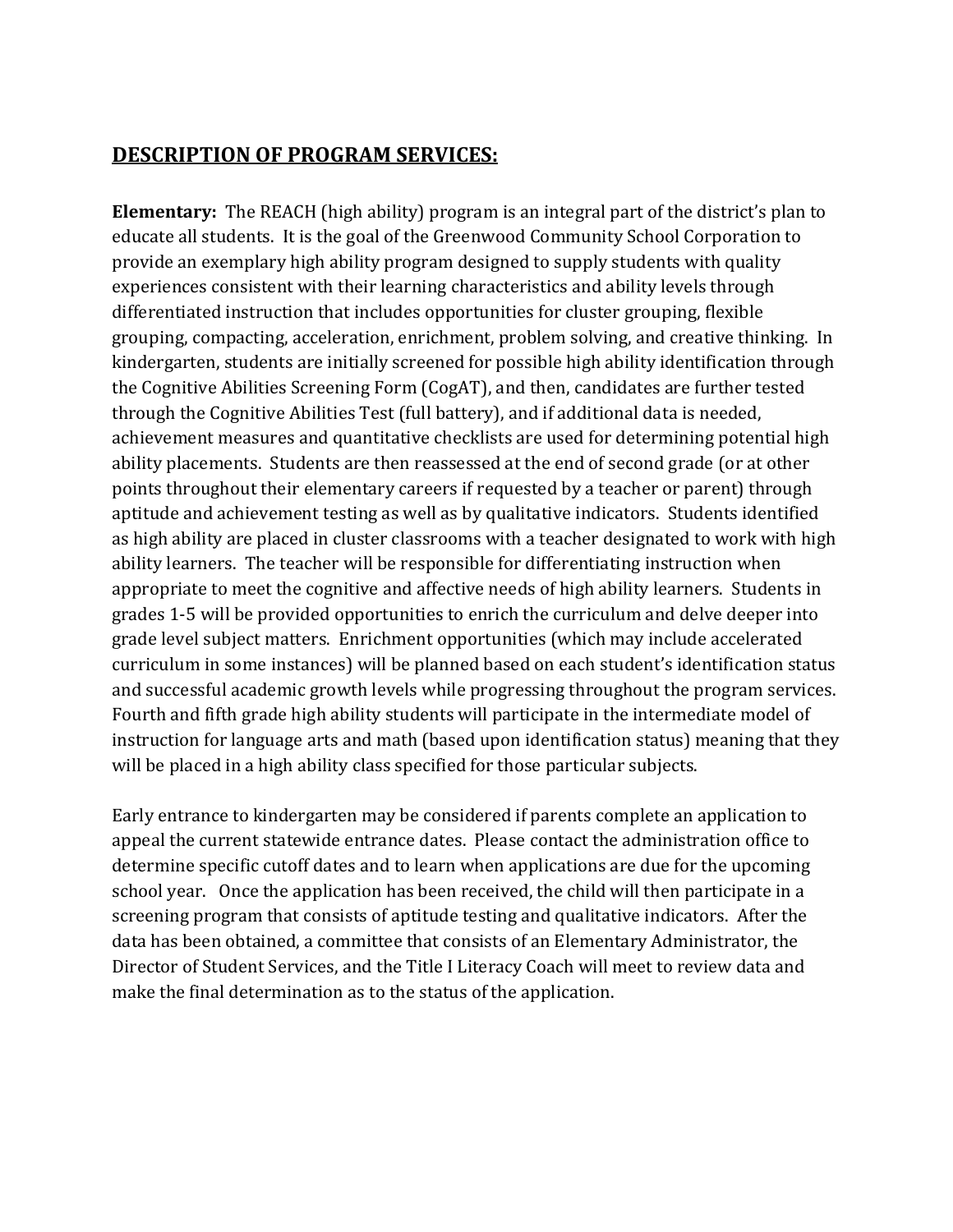A request for grade skipping may be made by a parent or staff member by directly speaking to the building Principal. Grade skipping is up to the discretion of the building Principal with input from the High Ability Coordinator and Director of Student Services, and will be determined after all available data has been analyzed.

**Middle School:** Advanced honors classes are offered at the middle school for grades 6-8 in the core subjects of math, language arts, and science. Qualified students are scheduled into classes per relevant data and assessment information obtained from the elementary schools that includes ISTEP+ scores, aptitude data from the Cognitive Abilities Test (CogAT), grades, teacher recommendations, and subject specific placement tests (when applicable). Students may be placed in Algebra 1 in grades 7 or 8 if it is deemed developmentally appropriate for a particular child. A Guidance Counselor will be assigned to each student to guide the academic career path.

**High School:** Students in grades 9-12 may self-select courses based on their own academic strengths and interests as long as they have obtained the necessary grade requirements and prerequisite course work. High ability students will be assigned a Guidance Counselor to assist in preparing a four-year plan that is traditionally considered as preparation for college bound students. Counselors will provide guidance for students and parents to ensure that high ability learners are enrolled in honors classes and Advanced Placement/university courses (that may include dual credit) in the subjects of math, language arts, science, foreign language, and history. These advanced classes will provide challenging and rigorous academic course work to best prepare students for collegiate classes and professional careers. Opportunities for academic challenges may include the pursuit of an Academic Honors Diploma.

In addition, all of the Greenwood Community School Corporation schools have competitive academic teams. Students will be notified periodically throughout the school year of opportunities to qualify and participate on academic teams.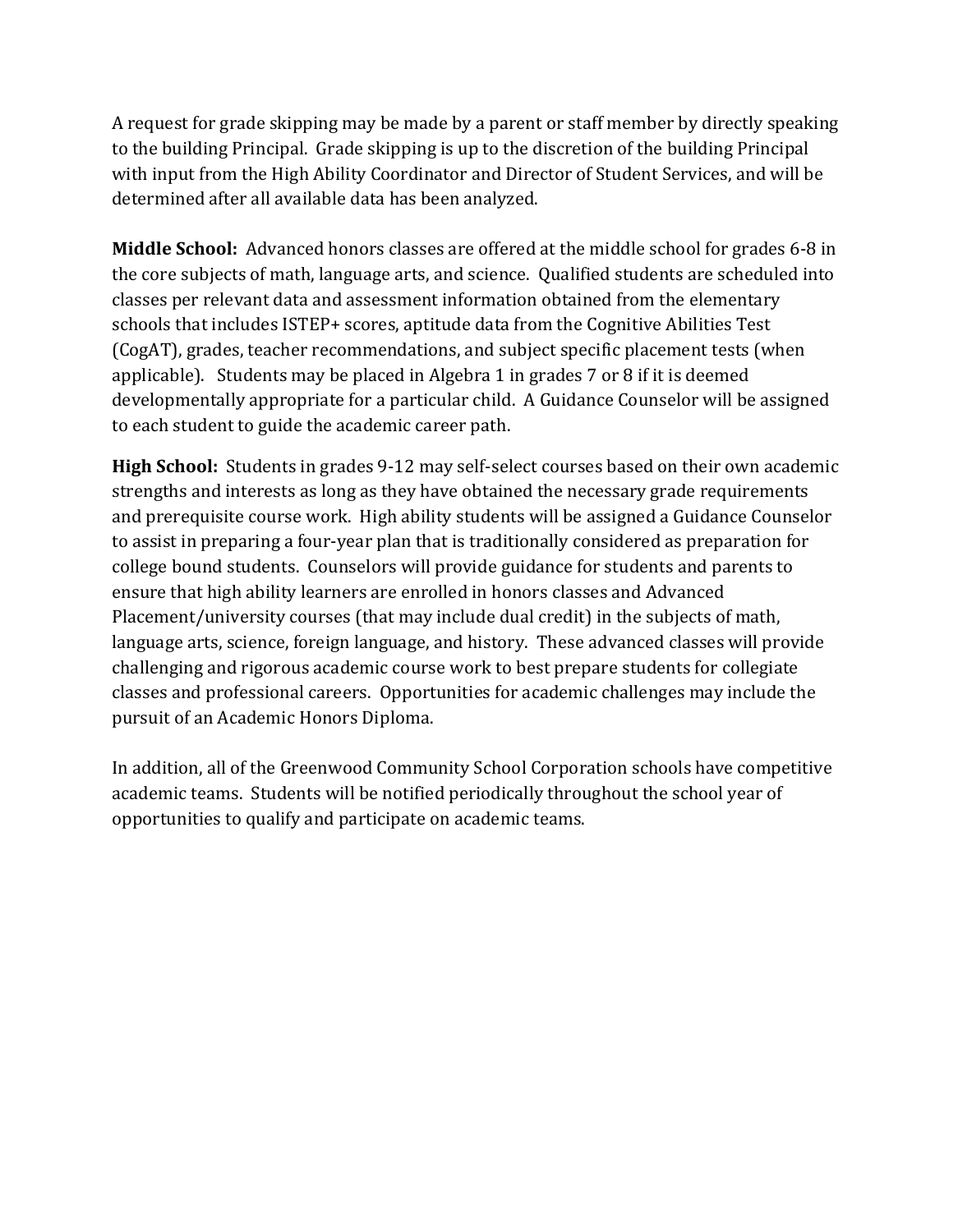#### **SELECTION PROCEDURE:**

Grade level testing for all students takes place in kindergarten and second grades. In addition, a student could be assessed at any time throughout the elementary career if the data warrants a need for testing, or if a request from a parent/teacher has been approved. A Selection Committee composed of the High Ability Coordinator, Director of Student Services, Administrators, and High Ability Building Coordinators meets to review and evaluate data to determine high ability eligibility in elementary school. In middle school, core subject team teachers meet with the Department Chair and grade level Guidance Counselors to analyze data and determine eligibility for honors classes. At the high school level, students work with their individual Guidance Counselors to self-select honors classes and Advanced Placement/university courses.

#### **TIMELINE OF IDENTIFICATION PROCEDURES:**

All kindergarten students are assessed for possible REACH (high ability) placement during the second semester of the current school year. All second grade students are assessed during the second semester for possible high ability placement for the following school year. Fifth graders may be recommended for testing in the spring of the academic year before middle school. All middle and high school students will continually meet with Guidance Counselors throughout the school year in order to maintain eligibility requirements for honors and Advanced Placement/university courses. Those students will meet with their individual Guidance Counselors to plan academic courses and finalize schedules in the spring as preparation for the subsequent school year.

#### **MULTIFACETED ID PLAN:**

**Elementary:** 

- Aptitude Measure
	- $\triangleright$  Cognitive Abilities Test (CogAT) Screening Form All students K, 2, (and can be used for screening at all levels K-5)
	- $\triangleright$  Cognitive Abilities Test (CogAT), Form 7 Candidate pool
- Achievement Measure
	- $\triangleright$  Iowa Basic Skills Test can be used at all levels (K-5) for additional supporting data for candidate pool
- Qualitative Indicators
	- $\triangleright$  Kingore Observation Inventory K
	- $\triangleright$  Scales for Identifying Gifted Students (SIGS) Candidate pool (K-5)
	- $\triangleright$  Portfolio (work) samples Candidate pool (K-5)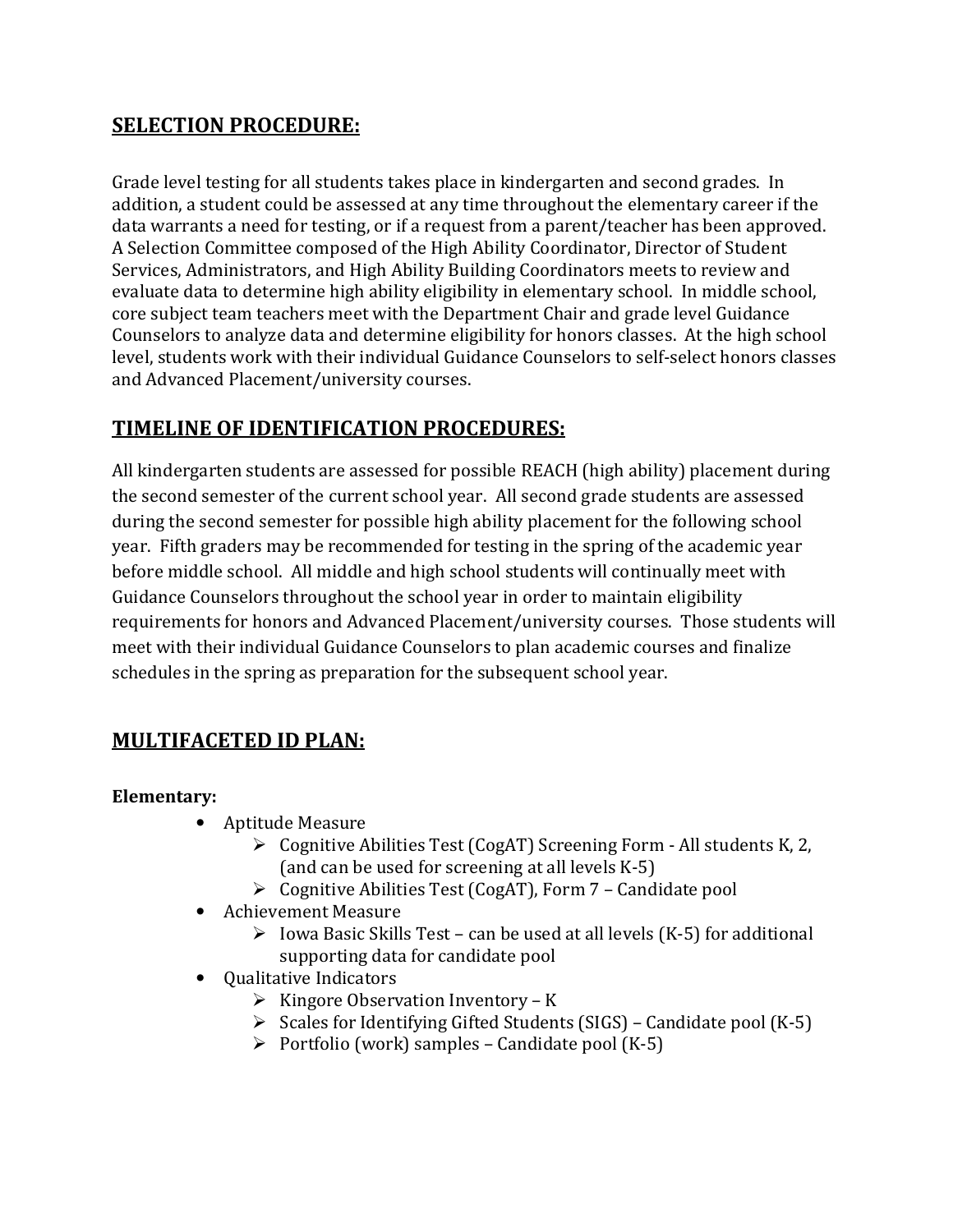#### **Middle School:**

- Aptitude Measure
	- $\triangleright$  Cognitive Abilities Test (CogAT), Form 7 Candidate pool of incoming 6th graders
- Achievement Measure
	- $\triangleright$  ILEARN (6-8)
	- $\triangleright$  Cumulative data from elementary school (including scores from writing prompts, reading levels, Acuity, and any other relevant data) (6)
	- $\triangleright$  Grades (6-8)
	- $\triangleright$  Benchmark tests (6-8)
- Qualitative Indicators
	- $\triangleright$  Teacher recommendations (6-8)
	- $\triangleright$  Portfolio (work) samples (6-8)

#### **High School:**

- Aptitude Measure
	- $\triangleright$  PSAT
	- $\triangleright$  Possible use of AP Potential Tool (9-11)
- Achievement Measure
	- $\triangleright$  Grades and course prerequisite requirements (9-11)
- Qualitative Indicators
	- $\triangleright$  Self-nominations (including portfolio samples) (9-11)
	- $\triangleright$  Teacher recommendations (9-11)

#### **APPEALS PROCEDURE:**

#### **Elementary level:**

The formal appeal of a REACH placement decision regarding a student may be made in writing by a parent, teacher, or other appropriate school personnel. The person requesting the appeal must submit an appeal form, (downloaded from website or obtained from the school office), to initiate the process. It is strongly encouraged that any additional documentation that might substantiate the appeal be presented at this time. All information will be reviewed by the Selection Committee. This committee will be chaired by the High Ability Coordinator and will consist of members that may include the Director of Student Services, Director of Curriculum, Instruction, and Assessment, an Elementary Administrator, and High Ability Building Coordinators. Appeal forms must be submitted directly to the High Ability Coordinator.

Appeals are handled per an individual case scenario. The following timeline will be followed for this procedure: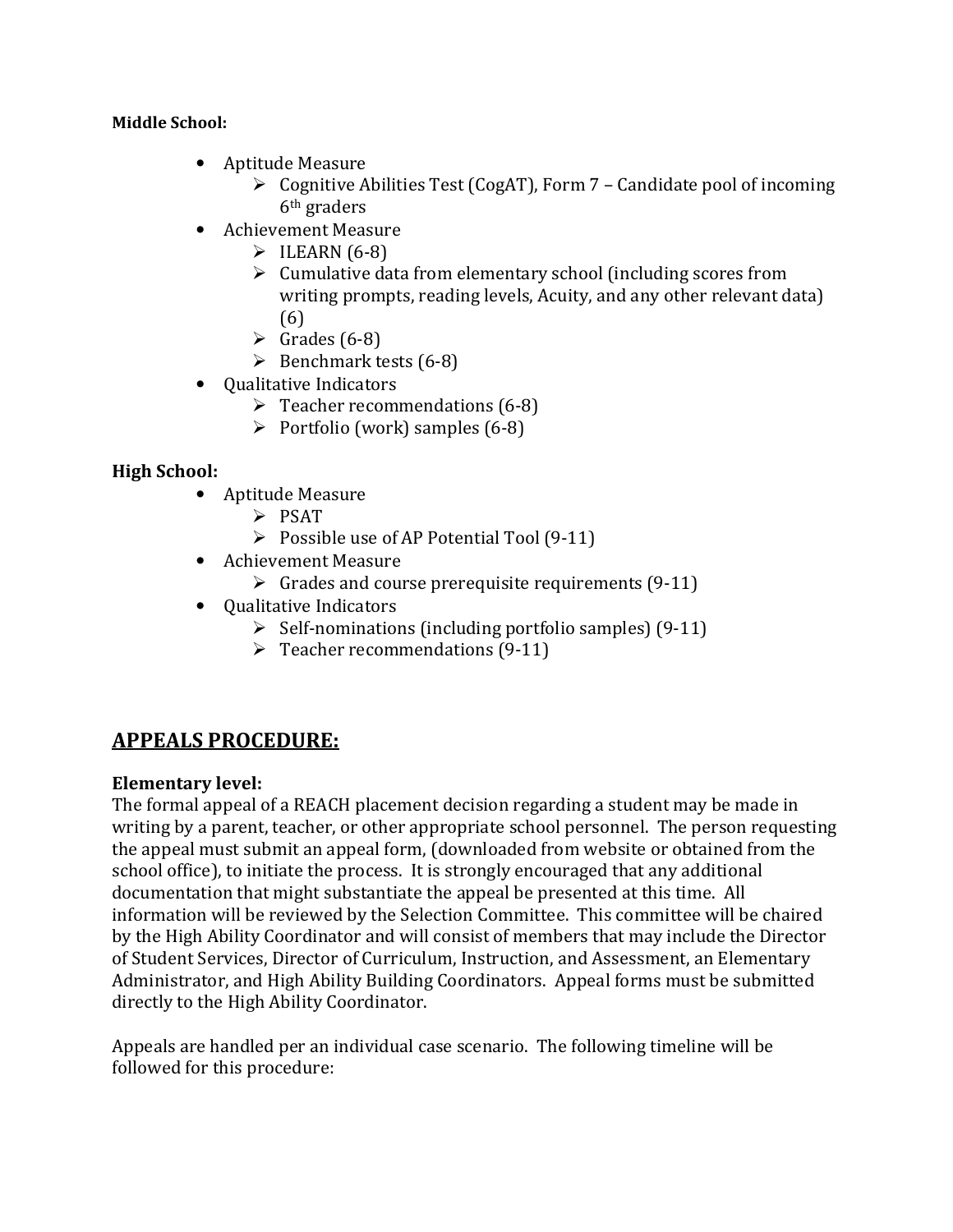- An appeal form must be submitted within two weeks after scores have been reported.
- The Selection Committee will review documentation and respond to the person making the appeal no later than fifteen school days after the receipt of the appeal form.
- At the Selection Committee's meeting, committee members will review all data that has been collected.
- The committee may request additional assessments (provided by the school corporation) or data collection, and may interview the student/parents.

The Selection Committee's decisions may include one of the following options:

- Uphold the original decision of the REACH (high ability) eligibility/placement. **All decisions are final;** however, parents and school personnel have the right to request additional testing (once per year) throughout the child's elementary academic career.
- Reverse the decision of the REACH (high ability) eligibility/placement. The High Ability Coordinator is responsible for notifying parents and/or the individual initiating the appeal of the decision within thirty days of receipt of the written appeal. The student will begin receiving REACH services at that time.

*It should be noted that every effort is made to include all candidates who would benefit from high ability services rather than exclude students.* 

#### **Middle & High School Levels:**

- Appeals must be submitted directly to the classroom teacher/Guidance Counselor within two weeks of the beginning of classes each semester.
- The Guidance Counselor, Department Chair, and/or teacher of the disputed class will review documentation and respond to the person making the appeal no later than seven days after receipt of the appeal.
- Staff members involved in the student's educational plan will review all data that has been collected.
- Additional assessments (provided by the school corporation) or data collection may be requested at that time, and relevant staff members may interview the student/parents.

The final decision may include one of the following options:

- Uphold the original decision pertaining to the absence of placement in honors classes or Advanced Placement/university courses (including those with dual credit). **All decisions are final;** however, students may petition to get into the class at a later date by working with their Guidance Counselors to make sure that they are prepared for the course and have met eligibility requirements.
- Reverse the decision of the honors class or Advanced Placement/university course (including those with dual credit) placement. The student's individual Guidance Counselor is responsible for notifying parents/and or the individual initiating the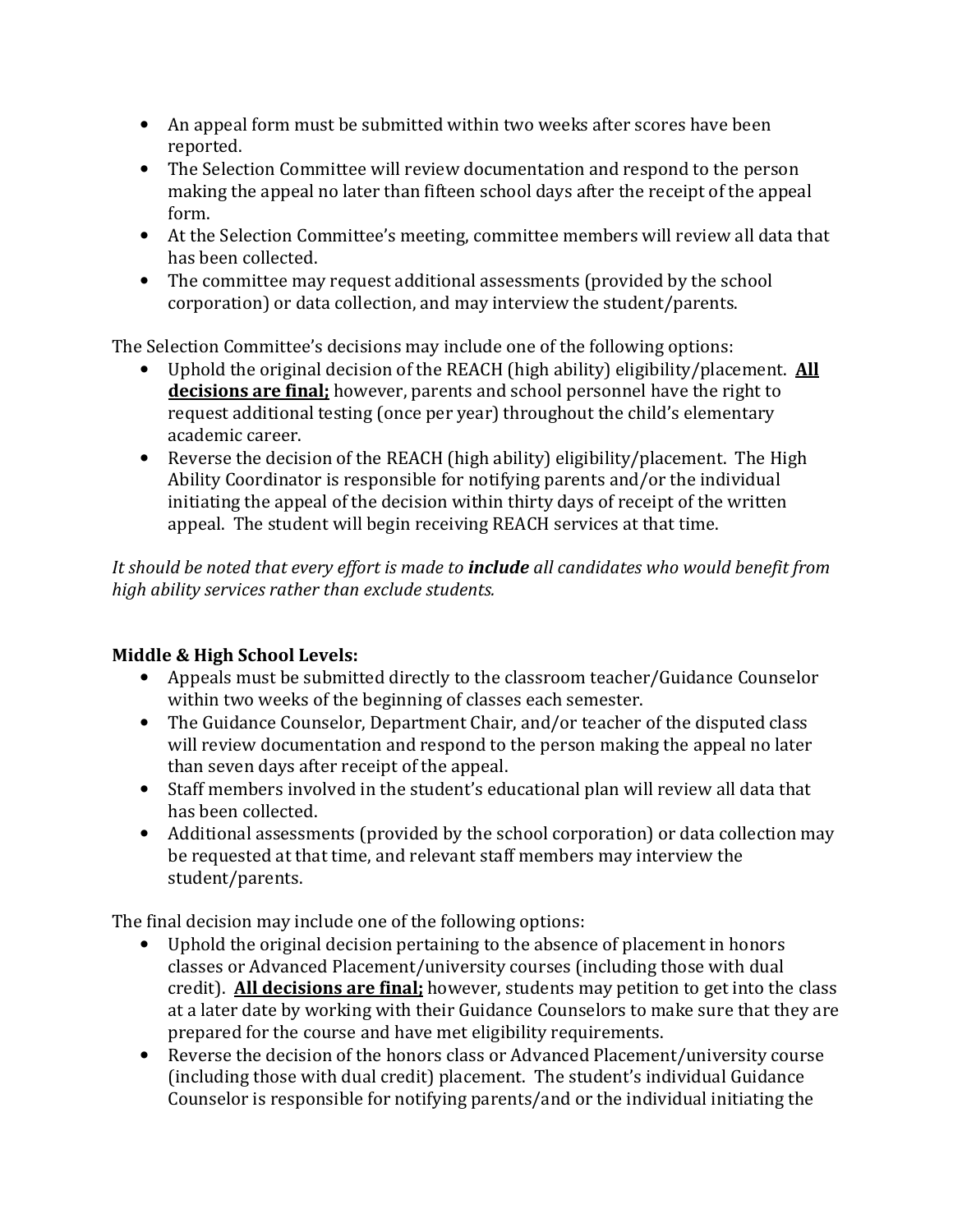appeal decision with seven days of receipt of the written appeal. The student will be scheduled into the course at that time.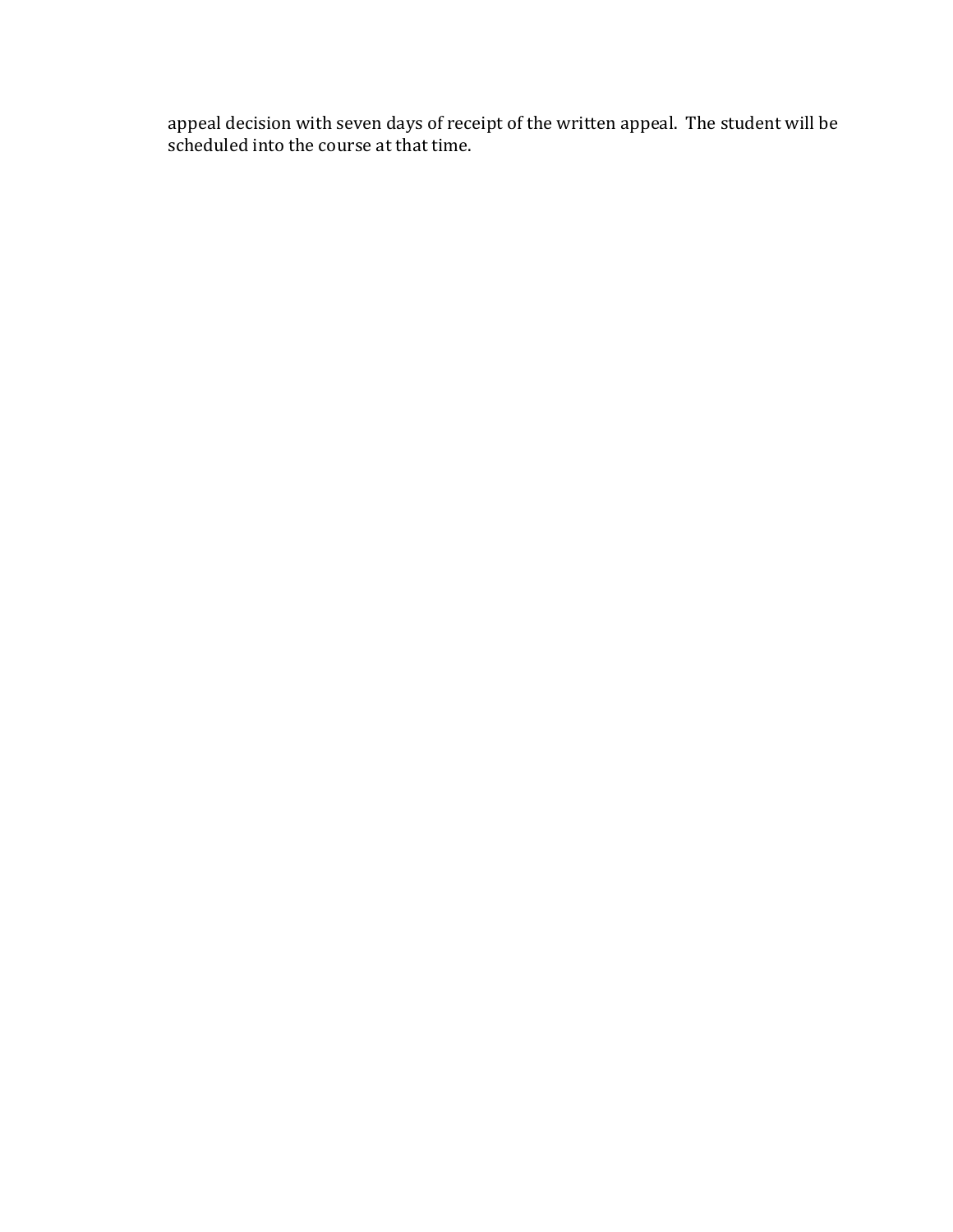#### **EXIT PROCEDURE:**

#### **Elementary Level:**

In the event that a student experiences difficulty in the REACH (high ability) program, does not meet a teacher's classroom expectations, and/or drops below a B average (or the equivalent to a B average on the primary report card) in the specified academic domain for which the student was identified for high ability services, the following procedure is prescribed and may be initiated by students, parents, teachers, or other staff members:

- 1. The teacher meets with the student to discuss and identify the problem(s).
- 2. If the problem continues, a conference is arranged with the student, teacher, and parent to develop an action plan that will help the child to succeed. This plan should include goals and strategies to improve the situation and must be implemented under a specific timeline.
- 3. If, after the specified amount of time, the problem continues to exist, a second conference is arranged with the student, parents, teacher, High Ability Coordinator, Director of Student Services, and any other staff members identified as strategic in assisting the student (i.e., principals, instructional assistants, etc.). The purpose of this conference is to evaluate the progress being made and to make any additional modifications to the action plan.
- 4. After the procedure outlined above has been followed for a minimum of one grading period, determination may be made that in the best interest of the student's success, it is necessary to exit the REACH (high ability) program. If that decision is made, then a parent signature form is required to formally exit a student from the program. A student will not be readmitted to the REACH program during that same school year. A student could still be eligible to qualify for the REACH program during the following school year if the High Ability Selection Committee determines that this would be a beneficial placement. Parents or appropriate school personnel may make that formal request for high ability placement during the school year that follows the official exit from the REACH program. Requests should be made to the building Principals or the High Ability Coordinator. Fifth grade students will not be readmitted into the REACH program; however, they may be eligible (under criteria set by the middle school) for admission into sixth grade academic honors classes.

#### **Middle and High School levels:**

A student who is not performing up to class expectations may be removed from the class/receive a failing grade. The Guidance Counselor assigned to that particular student may meet with the student (and possibly parents at the middle school level) to arrange for a revised course of action plan for subsequent classes. At that time, the Guidance Counselor may deem it appropriate to conduct a meeting that includes the student, parent, teacher, and the High Ability Coordinator. This group would be responsible for advising the student on the best course of action plan to strive toward possibly being readmitted or retaking honors classes and Advanced Placement/university courses.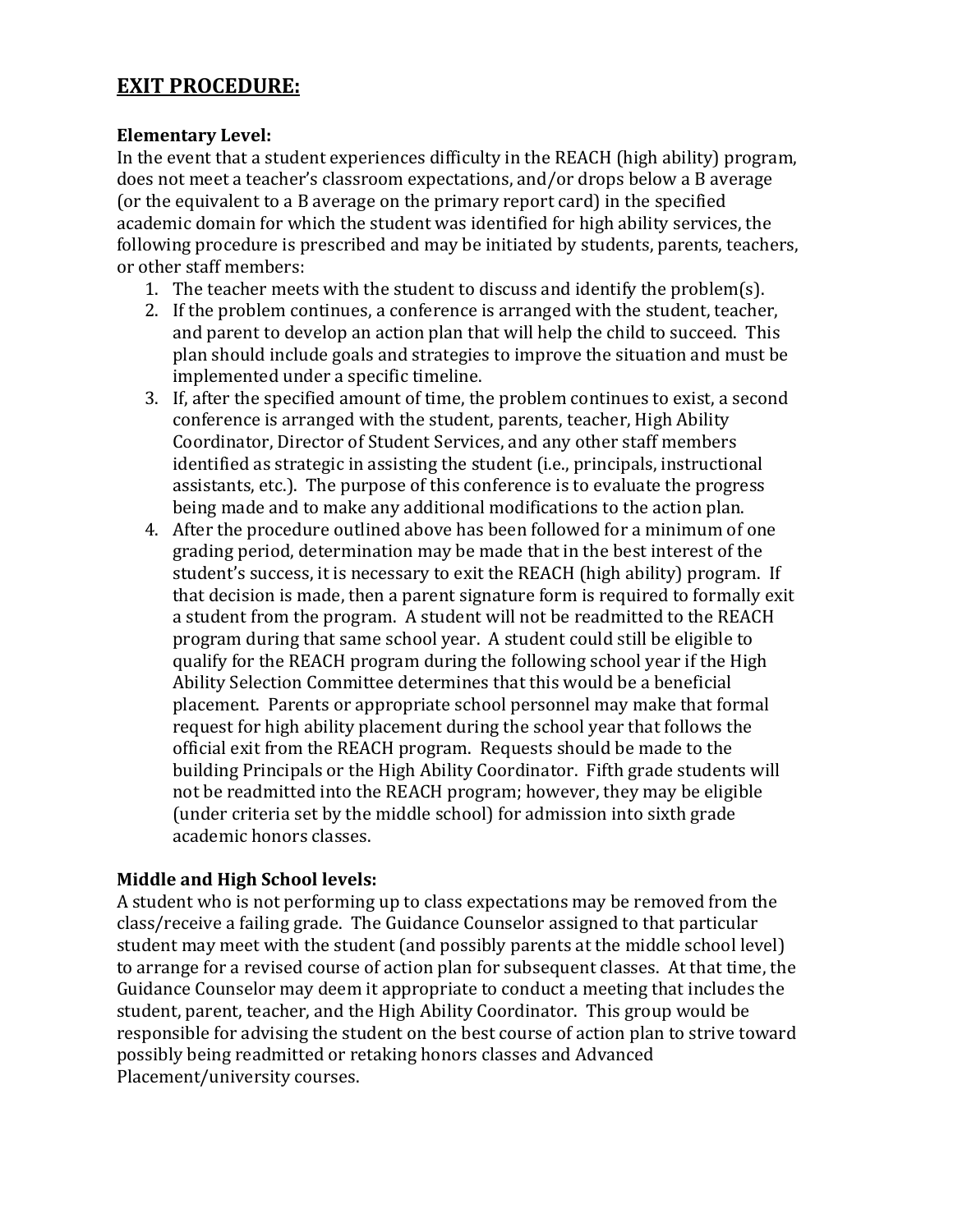Regardless of grade level, a student's removal from the high ability program will result in the change being made on the Student Test Number designation.

#### **KEY PERSONNEL:**

There are many members of the district's personnel who are involved in the high ability identification process. Teachers, principals, and any staff member may nominate a student for possible high ability identification. In addition, the following personnel will be key to the identification process:

#### **Elementary level:**

- High Ability Selection Committee that includes the High Ability Coordinator, Director of Student Services, Director of Curriculum, Instruction, and Assessment, Administrators, High Ability Building Coordinators
- High Ability Cluster Teachers
- Student Services Counselors
- Building Principals

#### **Middle and High School levels:**

- Core Subject Team Teachers
- Department Chairs
- Guidance Counselors
- High Ability Coordinator
- Teachers of Honors and Advanced Placement/University Courses
- Building Principals

The district's High Ability Coordinator must possess a High Ability License. In addition, teachers of high ability cluster classes (elementary level) should receive professional development training in differentiated practices (or hold a High Ability License). Teachers who instruct at the middle school or high school levels must be licensed in the appropriate core subject and should obtain training for professional development services associated directly for working with high ability students that includes differentiated practices used to enhance advanced curriculum, as well as developing skills necessary to deal with the unique social and emotional needs of gifted students.

All Greenwood Community School Corporation educators are committed to providing services that best maximizes students' learning. Educators who work directly with high ability students are encouraged to obtain training and expertise in meeting both, the cognitive and affective needs of those learners.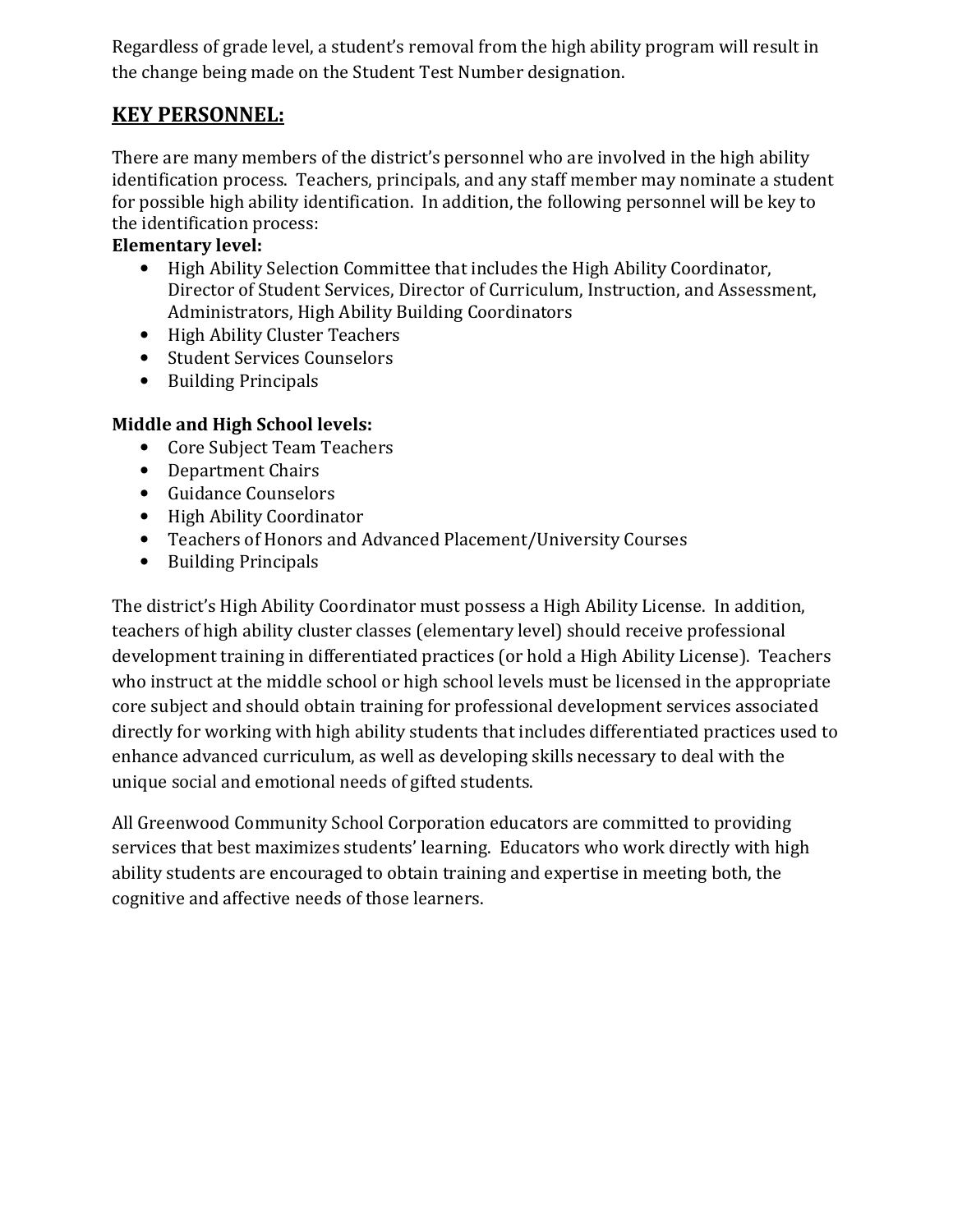# **ELEMENTARY FORMS**

The following forms may be downloaded and used for the REACH (high ability) elementary program.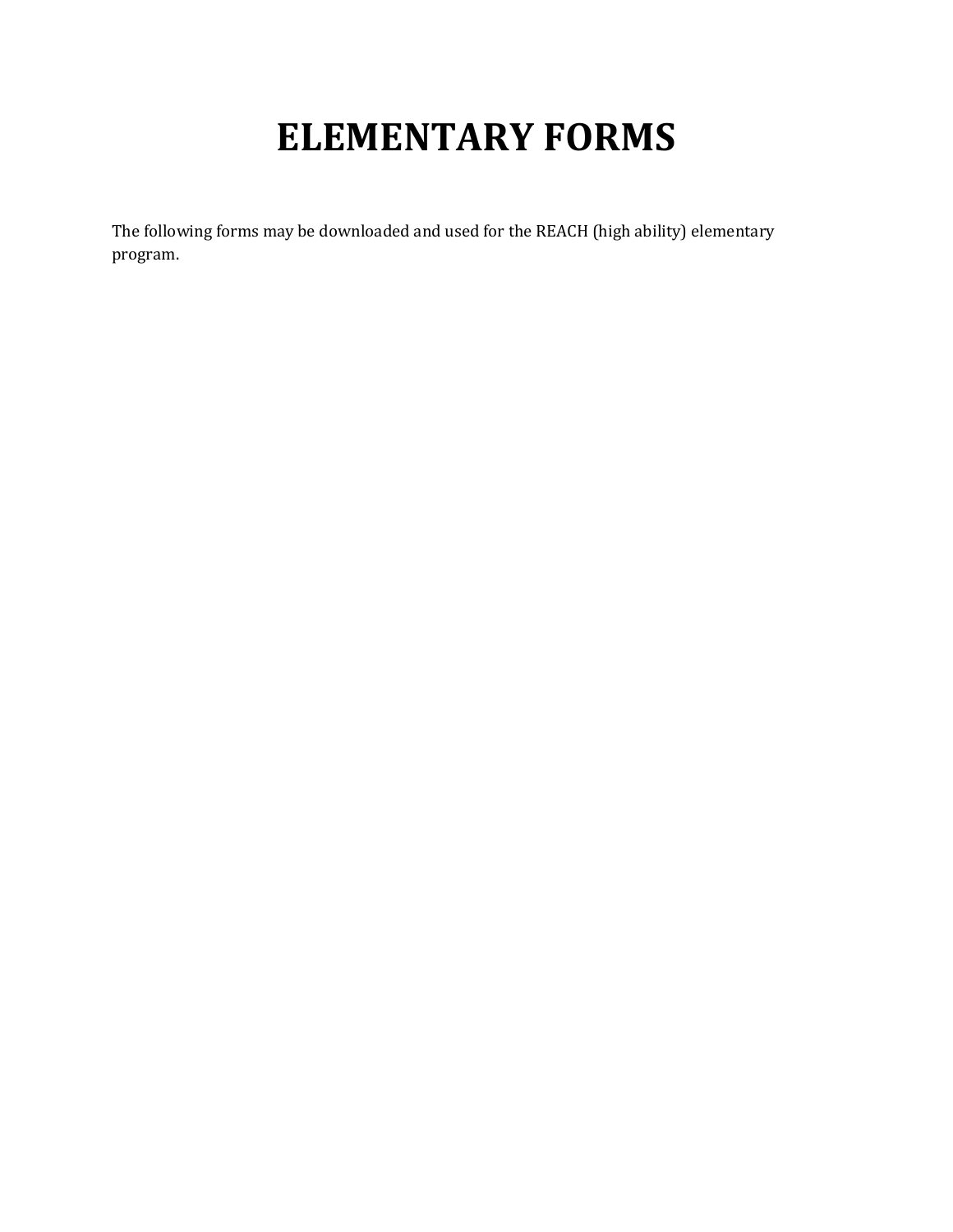## **REACH PROGRAM**

#### **APPEAL FORM**

I understand that my child has not met the necessary criteria for eligibility/placement in the REACH (high ability) program. I wish to submit an appeal based upon the following additional information that I feel may be relevant as a factor in possibly reversing this decision.

| Additional documentation of test scores, grades, etc.: |  |  |  |
|--------------------------------------------------------|--|--|--|
|                                                        |  |  |  |
|                                                        |  |  |  |
|                                                        |  |  |  |
| Detailed summary of reasons for appeal:                |  |  |  |
|                                                        |  |  |  |
|                                                        |  |  |  |
|                                                        |  |  |  |
|                                                        |  |  |  |
|                                                        |  |  |  |

\*See reverse side for a summary of rights and responsibilities.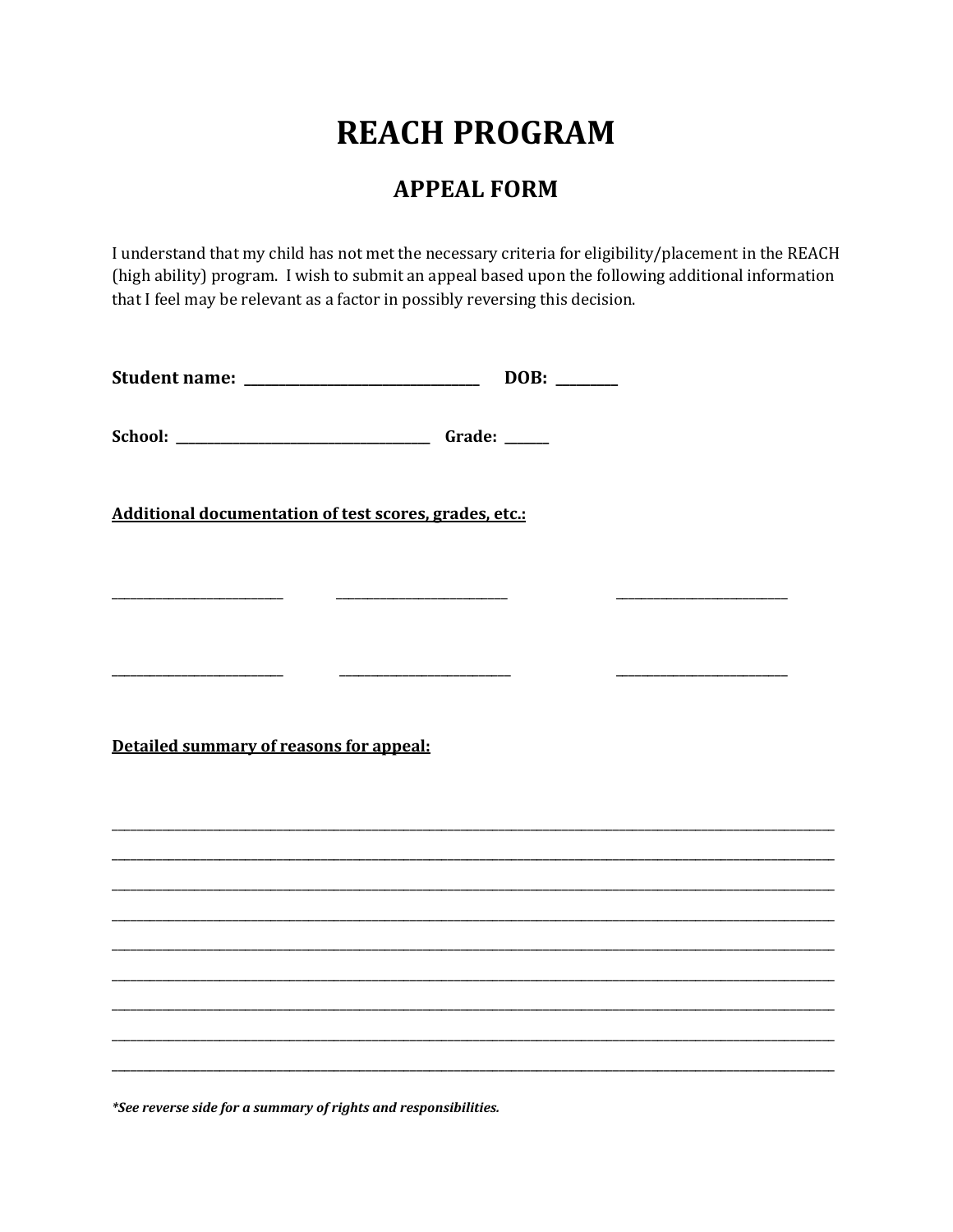- I have received a copy of this Appeals Process and understand my rights to appeal the eligibility status of this student's placement in the REACH Program.
- I understand that this form must be returned to the district High Ability Coordinator at Westwood Elementary by Address: 899 Honey Creek Road

Greenwood, IN 46143

FAX: (317) 859-4209

- I understand that the High Ability Selection Committee will review documentation and will respond to my appeal no later than fifteen days after receipt of this form.
- I understand that the High Ability Selection Committee may request additional assessments (provided by the school corporation) or data collection and may interview the student/parents or person submitting the appeal.
- I understand that all appeal decisions are final.
- I understand that the High Ability Selection Committee has the right to uphold or reverse the original decision of REACH eligibility/placement.
- I understand that if my appeal is denied, I may request additional testing the following school year (only once per each school year).

\_\_\_\_\_\_\_\_\_\_\_\_\_\_\_\_\_\_\_\_\_\_\_\_\_\_\_\_\_\_\_\_\_\_\_ \_\_\_\_\_\_ \_\_\_\_\_\_\_\_\_\_\_\_\_\_\_\_\_\_\_\_

\_\_\_\_\_\_\_\_\_\_\_\_\_\_\_\_\_\_\_\_\_\_\_\_\_\_\_\_\_\_\_\_\_\_\_\_\_\_\_\_\_\_ \_\_\_\_\_\_\_\_\_\_\_\_\_\_\_\_\_\_\_\_\_\_\_\_

*Name of person initiating appeal Date*

*Relationship to student Date received in REACH office*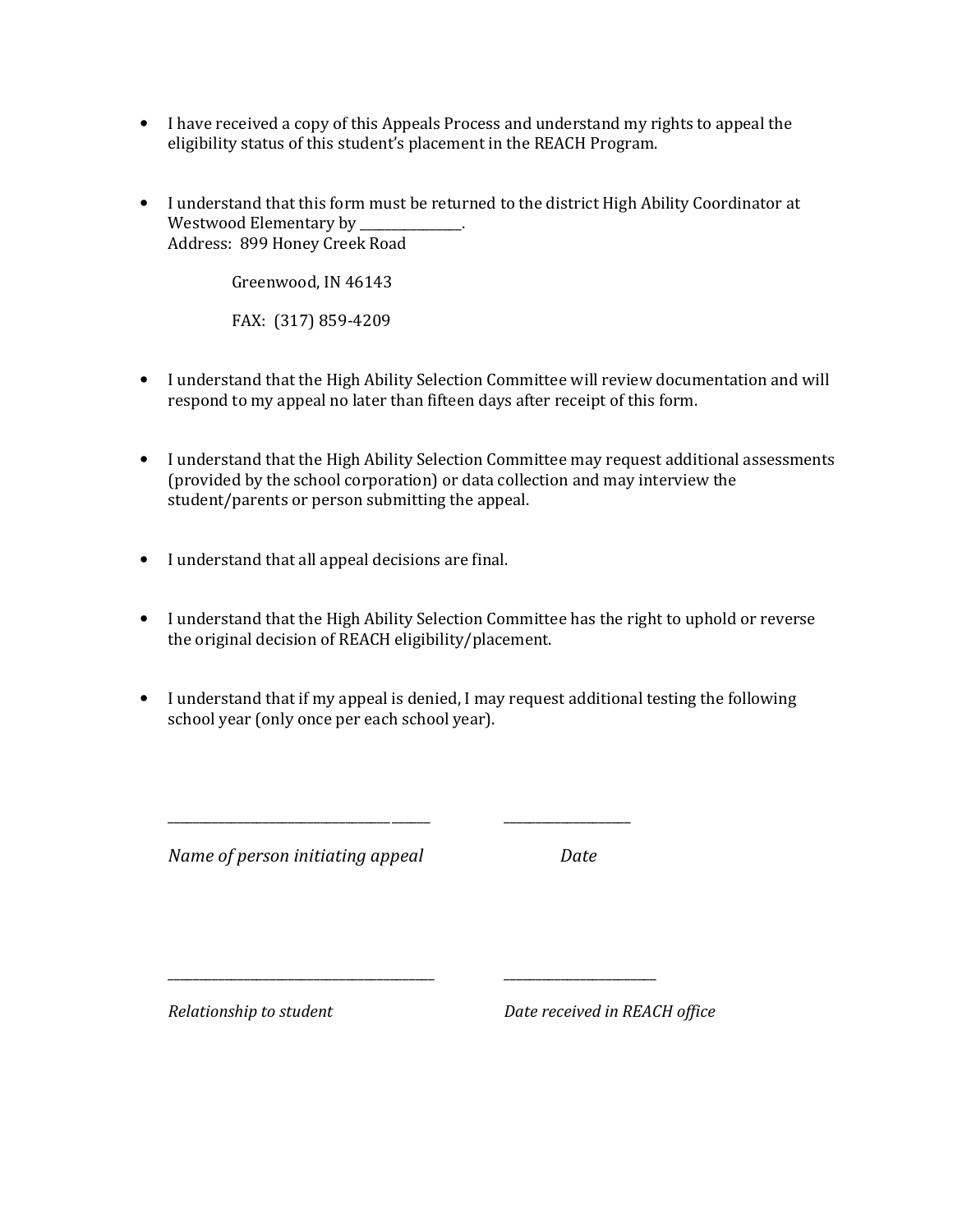## **REACH PROGRAM**

### **EXIT POLICY**

It is the goal of the **REACH** (high ability) program that each student achieves his/her maximum potential through enriched learning and advanced academic opportunities. Students must continue to demonstrate academic excellence in classroom performance in order to remain in the program. However, there may be cases when the program is not the best placement for the identified student.

### **EXIT PROCEDURE**

In the event that a student experiences difficulty in the REACH (high ability) program, does not meet a teacher's classroom expectations, and/or drops below a B average (or the equivalent to a B average on the primary report card) in academic progress for the identified domain, the following procedure is prescribed and may be initiated by students, parents, the teacher, or the High Ability Coordinator:

- 1. The teacher meets with the student to discuss and identify the problem(s).
- 2. If the problem continues, a conference is arranged with the student, teacher, and parent to develop an action plan that will help the child to succeed. This plan should include goals and strategies to improve the situation and must be implemented under a specific timeline.
- 3. If, after the specified amount of time, the problem continues to exist, a second conference is arranged with the student, parents, teacher, High Ability Coordinator, Student Services Counselor, and any other staff members identified as strategic in assisting the student (i.e., principals, instructional assistants, etc.). The purpose of this conference is to evaluate the progress being made and to make any additional modifications to the action plan.
- 4. After the procedure outlined above has been followed for a minimum of one grading period, determination may be made that in the best interest of the student's success, it is necessary to exit the REACH (high ability) program. If that decision is made, then a parent signature form is required to formally exit a student from the program. A student will not be readmitted to the REACH program during that same school year. A student could still be eligible to qualify for the REACH program during the following school year if the High Ability Selection Committee determines that this would be a beneficial placement. Parents or appropriate school personnel may make that formal request for high ability placement during the school year that follows the official exit from the REACH program. Requests should be made to the building Principals or the High Ability Coordinator. Fifth grade students may not be readmitted into the REACH program; however, they may be eligible (under criteria set by the middle school) for admission into sixth grade academic honors classes.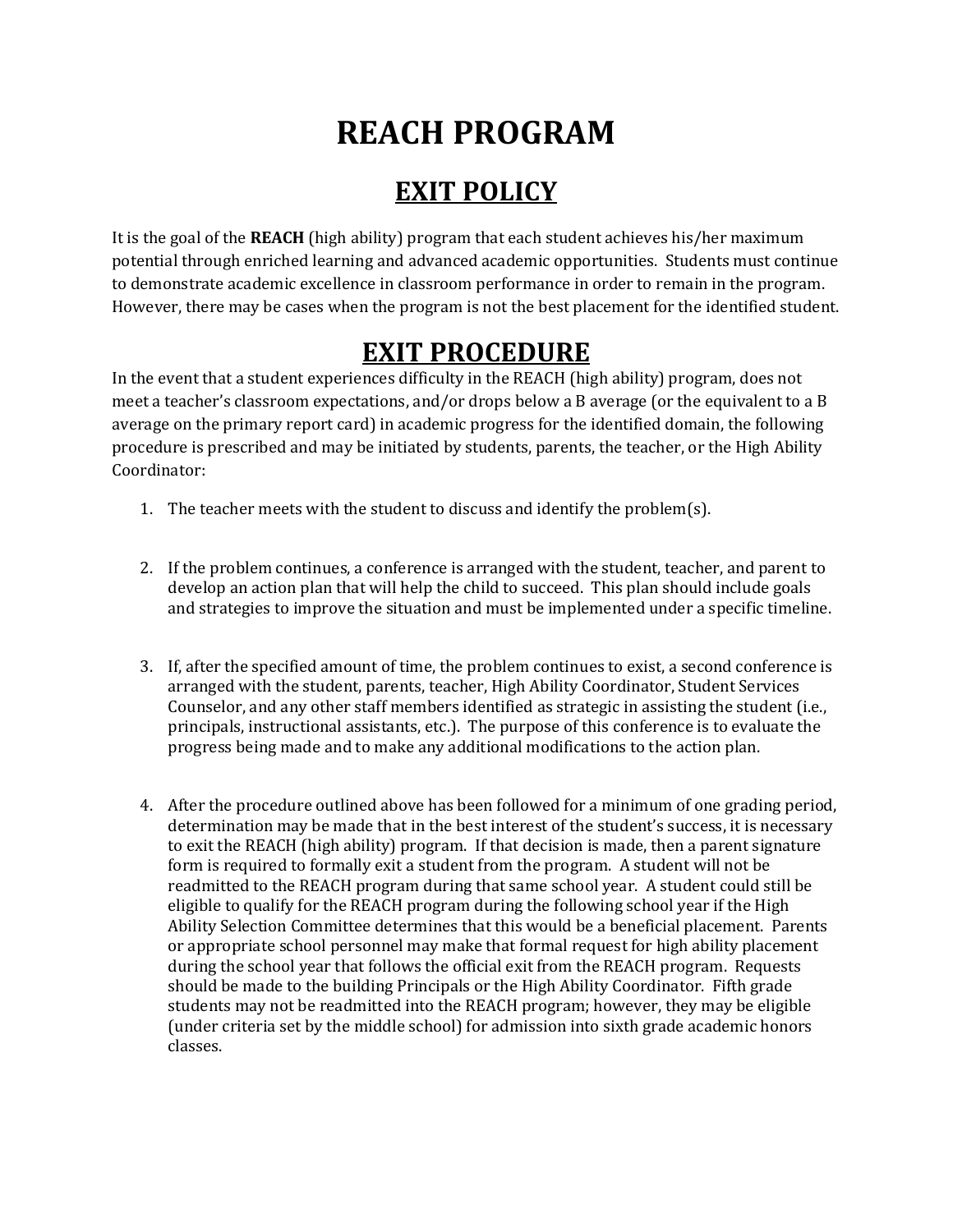# **REACH PROGRAM**

### **EXIT NOTIFICATION**

It is the goal of the **REACH** (high ability) program that each student achieves his/her maximum potential through enriched learning opportunities. However, there may be cases when the program is not the best placement for the identified student. It is realistic to accept that this program may prove not to be in the best interest of some students.

I understand that my child is exiting the **REACH** (high ability) program for the current school year. I also realize that my child may be considered for the **REACH** program at another time throughout his/her academic career at the elementary school, and that I will be notified in writing if that is the case. In the future, my student may be eligible for admittance into academic honors classes at the Greenwood Middle School, as this current course of action will not affect determination of future academic placement.

| <b>Student Name</b>                       | Grade |
|-------------------------------------------|-------|
| <b>Parent Signature</b>                   | Date  |
| <b>High Ability Coordinator Signature</b> | Date  |